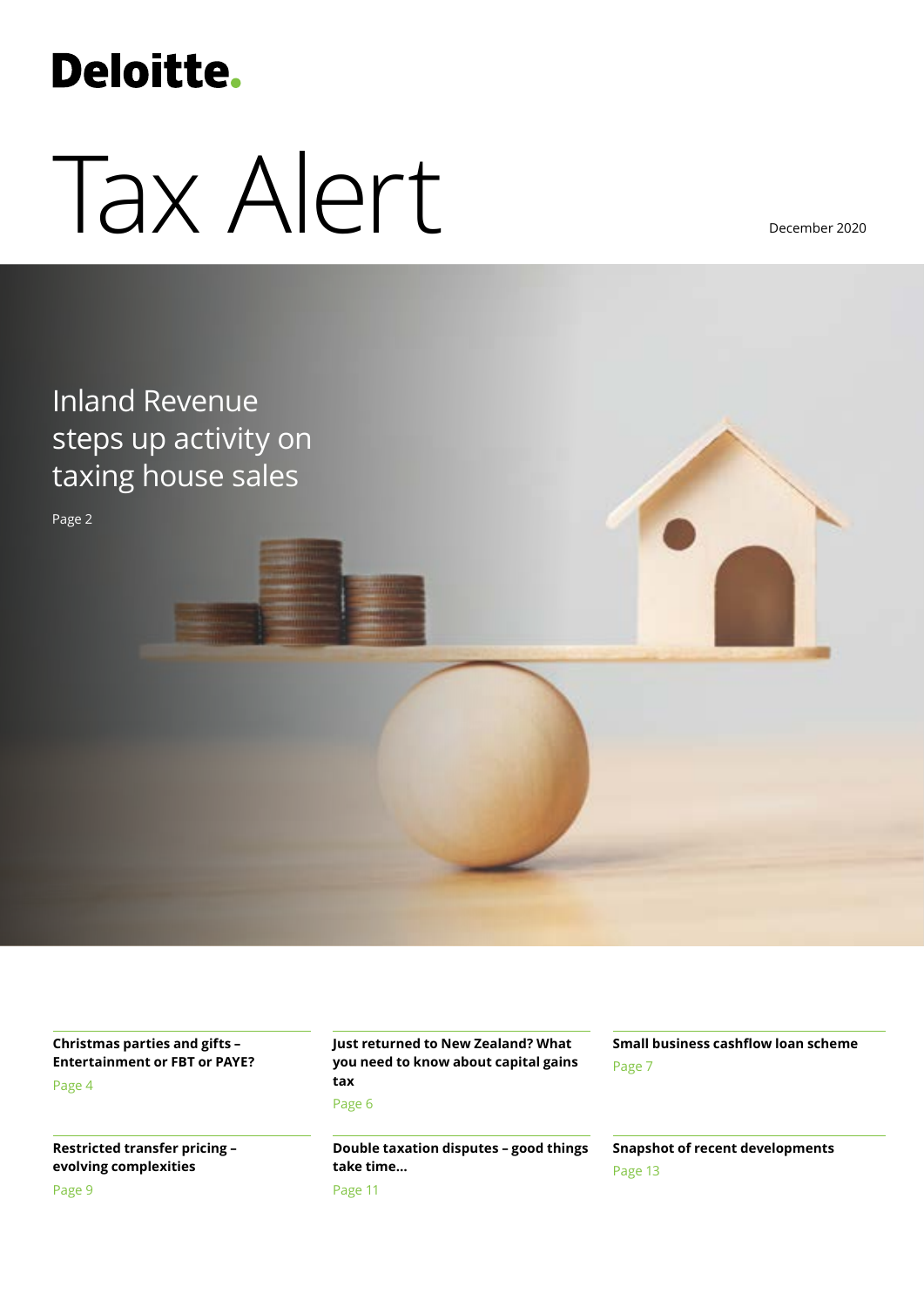### Inland Revenue steps up activity on taxing house sales

### By Susan Wynne

With climbing average residential property prices and debate on which buyers are driving the increase in demand and prices, it should come as no surprise that Inland Revenue is also actively looking at residential property transactions. Recently various commentators and politicians have raised the prospect of extending the brightline test period. The Minister of Finance has not ruled this out, noting that he has asked Treasury to advise on whether the brightline test is achieving its goals.

Inland Revenue first established a Property Compliance Programme back in 2008. Successive Government budget allocations in 2010, 2013 and 2015 have provided resourcing for this programme to target property transactions, including for the development of data analytics capability.

Combined with the introduction in 2015 of the bright-line test specifically for residential property, it is becoming easier for Inland Revenue to identify residential property sales that may be taxable.

We are aware that Inland Revenue has been contacting taxpayers to question if recent residential property transactions have been treated correctly for tax purposes, where it believes the bright-line test may have been triggered.

While there is complexity in the details, broadly the bright-line test operates as follows:

**•** Profits made on residential land acquired and disposed of within two years (if bought between 1 October 2015 and 28 March 2018 inclusive) or five years

(if bought on or after 29 March 2018) is taxable, subject to some exceptions. These timeframes are relatively easy to monitor and enforce. Combined with data analytics, Inland Revenue has more ability than ever to assess if a residential property sale may be taxable.

- **•** The bright-line test applies to residential land, including land with a dwelling on it or bare land. It does not apply to business premises or farmland.
- **•** The bright-line period generally starts when title to the property is transferred and ends when a contract to sell the property is entered.
- **•** For sales off the plans, where no title is available, the start date is when a person enters into a contract to buy the property.

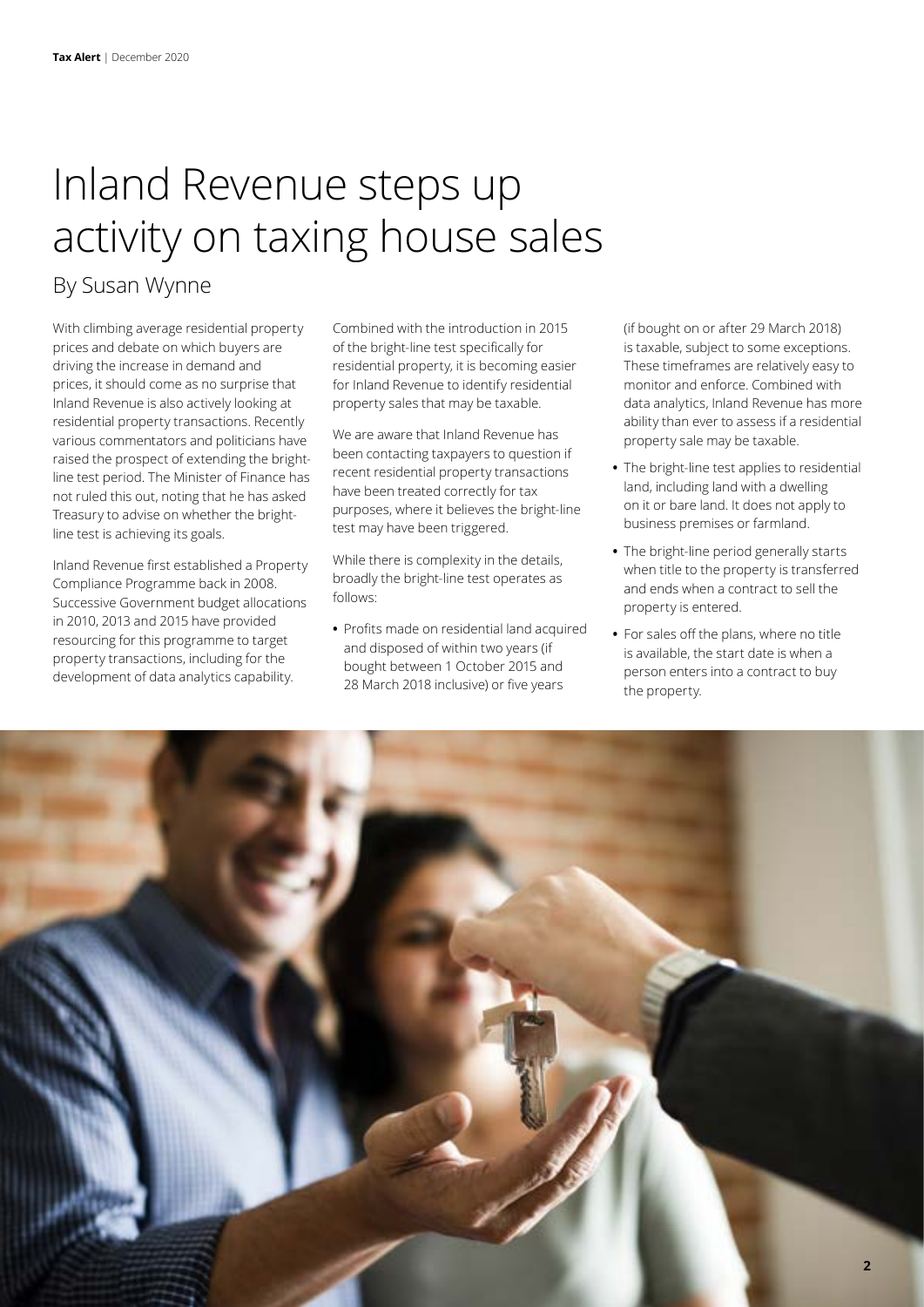- **•** Where a property purchaser uses a nominee this can further complicate the start date for the bright-line test depending on the nomination arrangements.
- **•** The bright-line test does not apply to a person's main home and a person can only have one main home. This exception is available where residential property is held in trust but there are additional requirements. There is no main home exception for residential property held by a company. There are also limitations to how many times a taxpayer may use the main home exception.
- **•** If subject to the bright-line test, taxpayers will be taxable on the proceeds from the sale of a residential property and allowed deductions for costs related to that property sale according to ordinary tax rules.

Also introduced in 2015 was the requirement for buyers and sellers of land, unless exempt, to provide tax information on every property sale by completing a land transfer tax statement, and this is provided to Land Information New Zealand (LINZ). Both the buyer and seller are required to provide separate statements and include their IRD numbers. Consequently, Inland Revenue receives near real time information on land sales from LINZ, including the tax information collected, and uses this information to monitor land transactions and check that any tax obligations arising from a property transaction are met. This information combined with the capability from the Business Transformation programme and Inland Revenue's new START software is allowing Inland Revenue to collect and use data to see if taxpayers are filing as they should be.

We anticipate that Inland Revenue's focus on residential property transactions and use of data collection will only continue. Inland Revenue has indicated that from early 2021 they plan to contact taxpayers within a few weeks of a potential bright-line property sale to alert taxpayers and their tax agents that the bright-line rules need to be considered.

The Inland Revenue approach of identifying taxpayers who may not be filing as they should and providing an opportunity for these taxpayers to file correctly is positive in helping to educate taxpayers and encourage compliance. However, we believe there is still a general lack of understanding of when and how the brightline rules may apply and the importance of providing correct information to LINZ via the land transfer tax statement. If you would like more information about the bright-line test and its application, please contact your usual Deloitte advisor.

#### **Contact**



**Susan Wynne Director** Tel: +64 7 838 7923 Email: swynne@deloitte.co.nz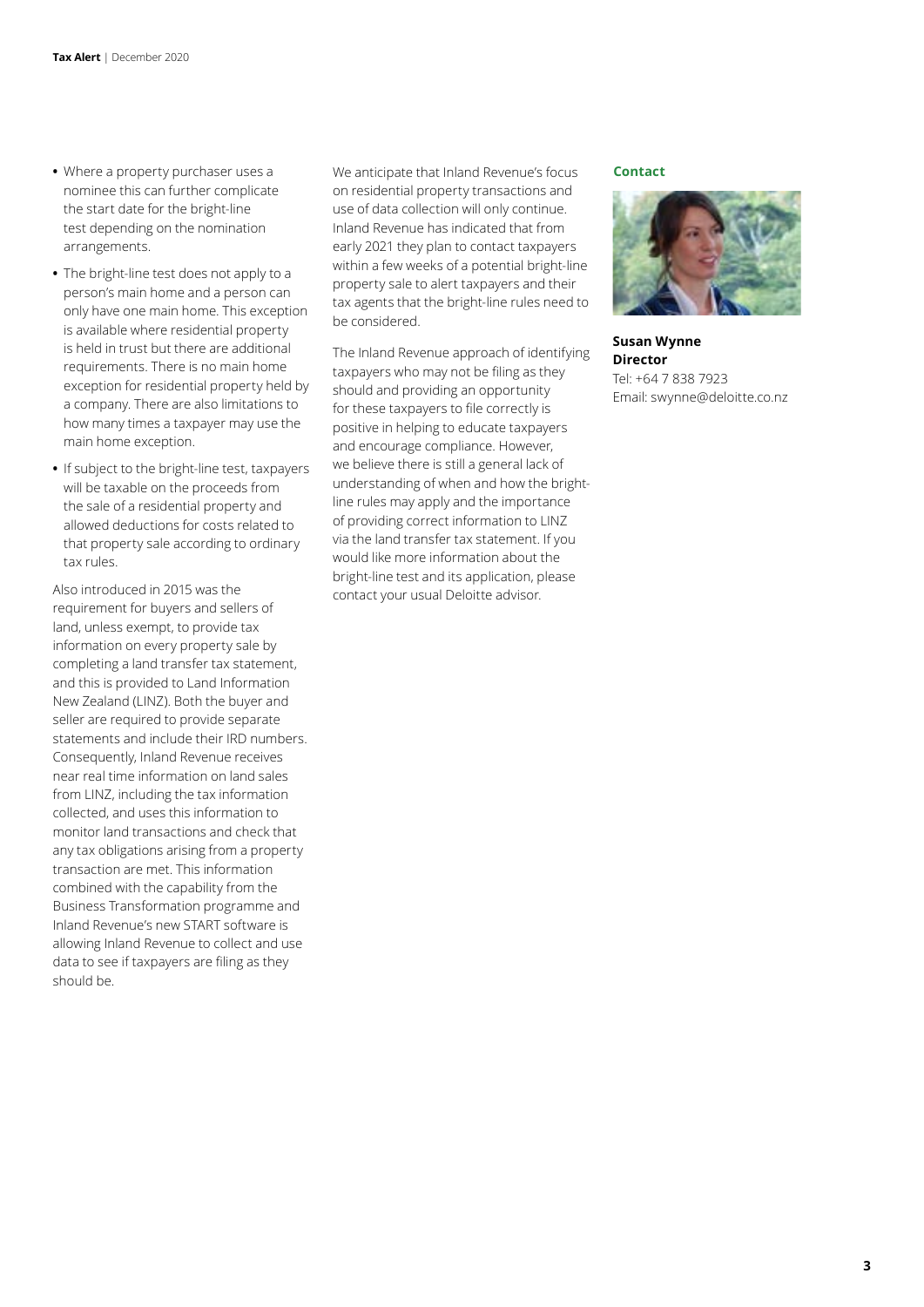### Christmas parties and gifts – Entertainment or FBT or PAYE?

By Nick Cooke & Angie Leung



With Christmas now less than four weeks away and restrictions on gatherings relaxing, some employers may be busy planning Christmas parties, while others may be looking to provide gifts to their employees (either goods or vouchers), or both. Some businesses may also be considering gifts for customers. Regardless of what your business is planning to do for Christmas this year, it's important to consider and apply the relevant tax rules, which are frequently misunderstood or overlooked altogether. Certain benefits provided may be subject to either the fringe benefit tax (FBT) regime or entertainment regime and so it's important businesses are aware of when each regime applies.

In addition, in some instances what may appear to be fringe benefits may actually be subject to PAYE, depending on how the benefit is provided.

#### **Entertainment versus fringe benefit tax**

The entertainment regime restricts deductibility to 50% of cost for certain expenditure that provides both a private and business benefit. Such expenditure includes recreational events away from the business premises and can capture food and drink regardless of where it is consumed.

In contrast, FBT is a tax borne by employers on the value of non-cash benefits provided to employees in connection with their employment, so arguably includes the provision of entertainment.

As a rule of thumb, the entertainment regime overrides the FBT regime and typically applies, unless:

- **•** the employee can choose when to enjoy the benefit, or the benefit is enjoyed outside New Zealand; and
- **•** the benefit is not received or used in the course of, or as a necessary consequence of, the employee's employment duties.

Therefore, where the benefit can be enjoyed at the employee's discretion and is unrelated to their employment duties, the FBT regime will apply and expenditure will be fully deductible for employers.

Once it has been determined that there is a fringe benefit, it may be necessary to confirm whether this is actually a benefit subject to FBT or whether it is a reimbursement of costs which could be subject to PAYE. As a rule of thumb, if an employer has a legal obligation to pay for something it is subject to FBT. If an employee incurs a cost and is reimbursed by the employer it may be subject to PAYE.

#### **Examples**

Let's consider some examples:

#### *Costs associated with organising a Christmas party event off premises*

Expenditure on venue hire, food and drink will be subject to the entertainment regime. Expenditure would include incidental costs such as hiring crockery, glassware or utensils, waiting staff, and music or other entertainment.

In the spirit of assisting employees to get home, some employers also provide transport for employees to and/or from the event. If an employee's presence at the event is expected as part of their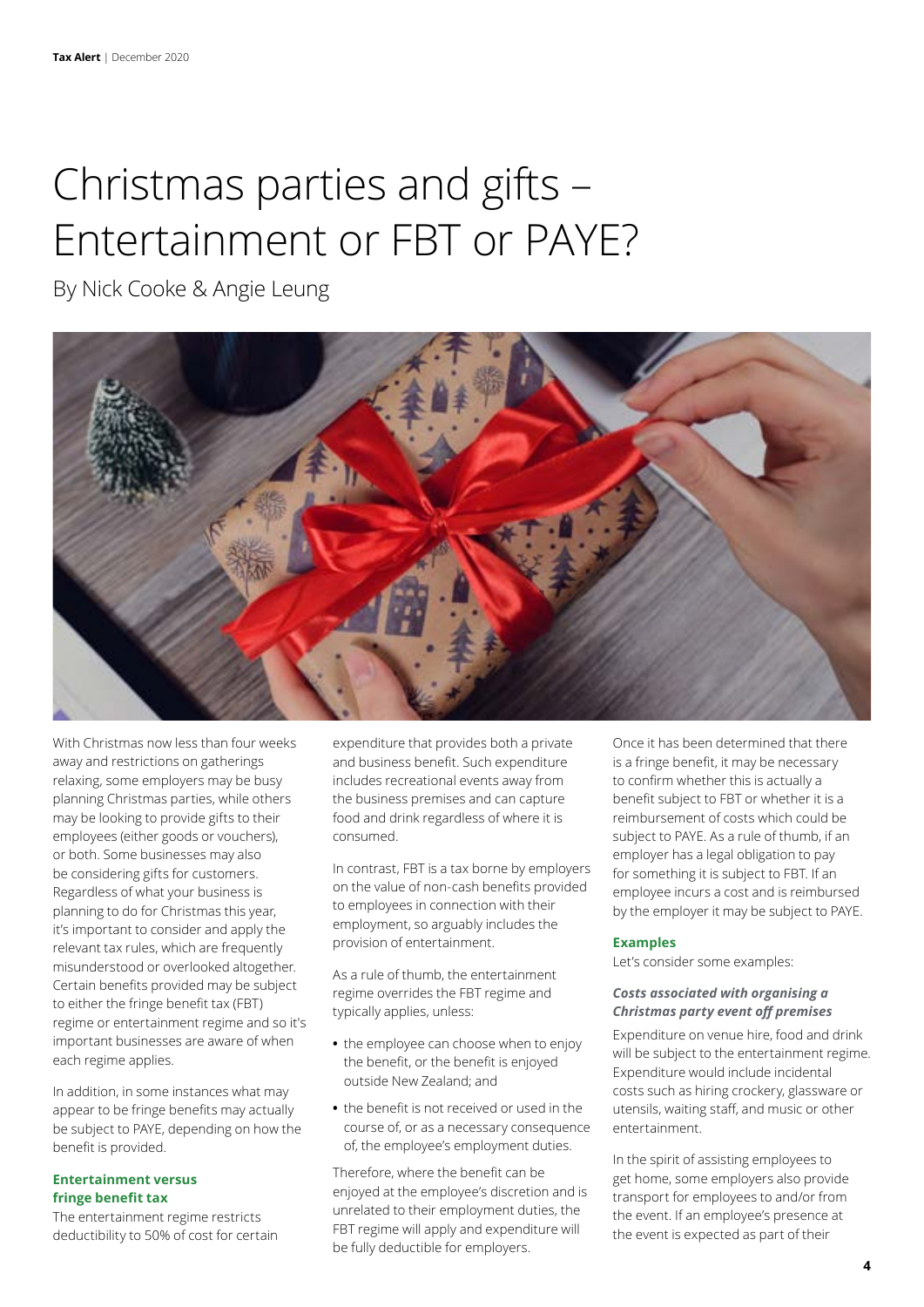employment (due to the networking and social cohesion aspects of the event), then there could be arguments to support the transport benefit being exempt from FBT, on the basis the travel is provided to enable the employee to perform their employment duties. If attendance is not expected as part of their employment duties, then there is a risk FBT should apply to the employer provided travel. If the employee organises their own transport and is reimbursed for the cost, if this is taxable it would be subject to PAYE rather than FBT.

#### *Providing employees with food and drink*

Food and drink provided on premises at a party, reception, or celebratory meal, as well as taking employees out for food and drink off premises at restaurants, would all be subject to the entertainment regime. However, if an employer was to give employees a voucher for a restaurant meal as a gift and the employees can choose when to use the voucher, the cost of the voucher will be subject to FBT.

As a rule of thumb, if an employer has a legal obligation to pay for something, it is subject to FBT. If an employee incurs a cost and is reimbursed by the employer, it may be subject to PAYE

#### *Providing employees with Christmas gifts*

Most gifts including drink bottles, keep cups, and clothing would be subject to FBT in the first instance, as these benefits are able to be enjoyed at the employee's discretion. Similarly, gift baskets containing food and drink, which typically fall within the entertainment regime, would also be subject to FBT for the same reason.

Note that any benefit subject to FBT can also be subject to various exemptions, such as the de minimis exemption.

#### *Providing customers with Christmas gifts*

A quirk of the entertainment regime is that Inland Revenue considers that it applies to the provision of any food and drink, rather than food and drink that is consumed at an event or function. Back in 2016, Inland Revenue made this position clear when they issued an [operational position](https://www.taxtechnical.ird.govt.nz/operational-positions/commissioners-operational-position-on-deducting-expenditure-on-gifts-of-food-and-drink) specifying that if a business provided a customer with a gift basket containing wine, cheese, tea towels and soap, the tax outcome would be that the tea towel and soap is fully deductible but the wine and cheese is only 50% deductible.

#### *Individuals other than employees*

Where invitations to events are extended to or benefits are provided to an employee's spouse, typically the same rules will apply to the spouse that apply to the employee. This is because the FBT rules extend to associated persons of the employee.

If you would like further information about any of the topics in this article, please contact us.

#### **Contact**



**Nick Cooke Associate Director** Tel: +64 9 952 4201 Email: nickcooke@deloitte.co.nz



**Angie Leung Senior Consultant** Tel: +64 9 975 8645 Email: angleung@deloitte.co.nz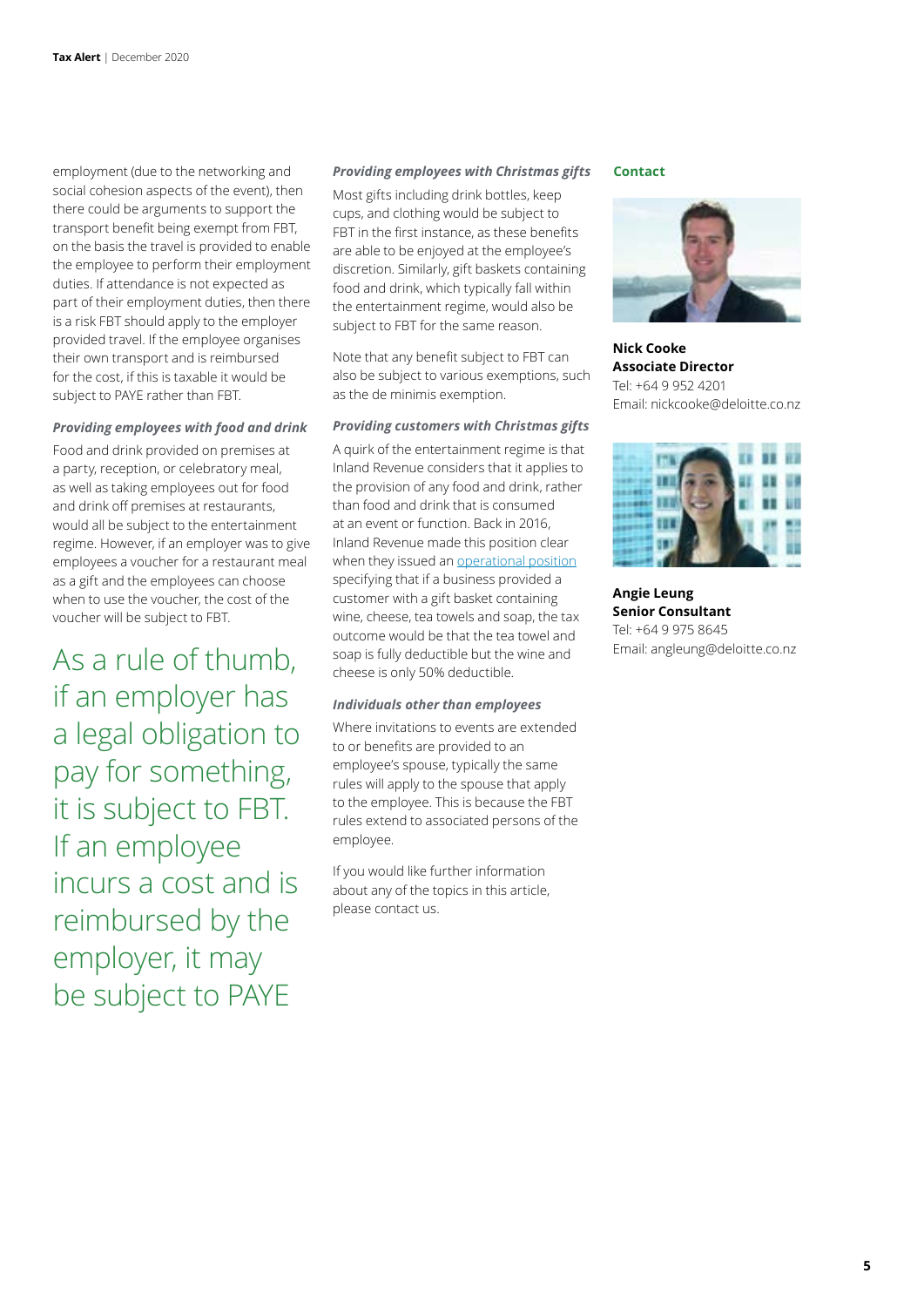### Just returned to New Zealand? What you need to know about capital gains tax

By Emma Marr



Anyone reading the papers in New Zealand recently might think we don't tax any capital gains. While we don't have anything in our legislation called "capital gains tax", many gains that you might think of as capital are actually taxed in New Zealand. Recent returnees (and many long-term residents) should read on to learn about how this happens.

First up, if you've recently returned to New Zealand, read our [high-level summary](https://www2.deloitte.com/nz/en/pages/tax-alerts/articles/returning-to-new-zealand.html) of how our tax rules work as you transition back to being a New Zealand tax resident. If you qualify for the transitional residence exemption, this can have a big impact on how you'll be taxed on income from overseas. That won't help with any New Zealand income though, so remember to treat that separately.

Next, assess your assets and your income. Outside specific rules that apply for particular types of assets and income (eg land), in New Zealand you'll be taxed on income from profits made when you sell any personal property (ie, not land) if you:

- **•** acquired the personal property for the purposes of disposal;
- **•** entered into an undertaking or scheme to make a profit with the personal property purchased; or

**•** are in the business of dealing in that personal property.

This applies to any personal property – fine art, jewellery, classic cars, the pottery you are casually throwing in your garden shed. If you're doing it to sell and make a profit, Inland Revenue will tax it.

Whether or not you are in business will be inferred from your conduct, including the frequency and volume of transactions, and the pattern of behaviour over a period of time.

This month we are covering the rules around taxing property under the brightline test, and last month we covered how profits made on [crypotassets](https://www2.deloitte.com/nz/en/pages/tax-alerts/articles/investing-in-cryptocurrency.html) and [share](https://www2.deloitte.com/nz/en/pages/tax-alerts/articles/share-market-habit.html) transactions can be taxed. Inland Revenue is taking an active interest in all of these areas. You need to be aware of their sophisticated data-analytics capability, and their extensive information gathering powers. If Inland Revenue want to know about something, they have extremely wide powers to get that information. The best strategy is to be informed, to be proactive in getting advice and, if required, declare any resulting income and pay tax.

If you own shares in a foreign company you may also have tax to pay, even when you make an unrealised gain.

Similarly, unrealised gains made from financial arrangements (foreign or not) might be taxable. Gains of this nature might seem capital, especially if they're unrealised and you have no cash to pay any tax liability, but they're still taxable in New Zealand.

If you're interested in understanding your tax position further, get in touch with your usual Deloitte advisor.

#### **Contact**



**Emma Marr Associate Director** Tel: +64 4 470 3786 Email: emarr@deloitte.co.nz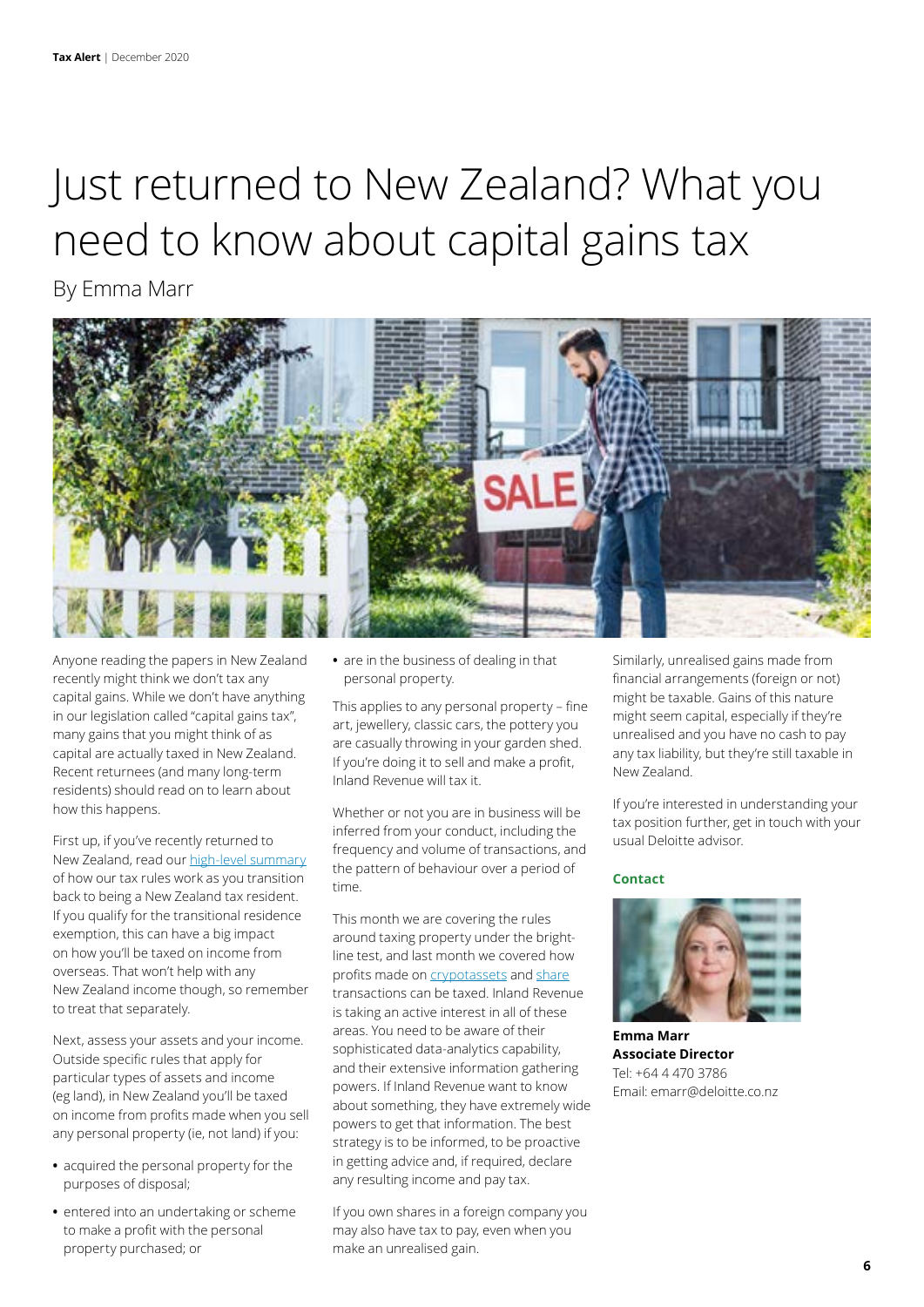### Small business cashflow loan scheme

By Robyn Walker and Anna Zhang



On 10 November 2020, the Government announced it would extend the Small Business Cashflow (Loan) Scheme ('SBLS') until 31 December 2023, extend the interest free period from one year to two years, and broaden the use of the loan. At this stage, all other aspects of the SBLS loan remain in place. Inland Revenue will unilaterally change the terms and conditions of existing loan contracts by 31 December 2020. Official website information about the SBLS loan and the terms and conditions document are expected to be updated soon.

The SBLS loan opened for applications on 12 May 2020 and since then Inland Revenue has been inundated with applications. Close to 100,000 businesses have received a loan to date, with total lending of \$1.6 billion.

To be eligible for the SBLS, you need to meet a number of criteria, including:

1. You need to have been eligible for the Wage Subsidy Scheme (e.g., more information can be found in our article [here](https://www2.deloitte.com/nz/en/pages/tax/articles/summary-of-the-wage-subsidy-scheme-and-essential-workers-leave-s.html);

- 2. You must have 50 or fewer Full-Time Equivalent (FTE) staff (combined with any other commonly owned businesses);
- 3. Your business must be 'viable'.

The threshold for FTE is the same that is used for the Wage Subsidy Scheme – 20 hours or more is full-time, less than 20 hours is part-time.

#### **How much can I borrow?**

The maximum amount of funding you can receive from the SBLS is a \$10,000 base loan plus \$1,800 per FTE employee with a maximum loan of \$100,000.

A calculator to assist you in determining the amount you are eligible to apply for has been developed by Inland Revenue and can be accessed [here.](https://www.ird.govt.nz/covid-19/business-and-organisations/small-business-cash-flow-loan/maximum-loan-size)

#### **What is a 'viable' business?**

To be eligible for the SBLS loan, the business needs to be viable and have a plan to ensure it remains viable. This could include the directors or owners having good reason to believe it is more likely than not the business will be able to pay its debts as they fall due within the next 18 months. It is essential to document why the business is viable as Inland Revenue will be auditing applications. Inland Revenue suggest the following examples of evidence that business should consider keeping:

A cash-flow forecast for the business or organisation for the short term.

- **•** A plan for where revenue will come from in future market conditions, and a forecast of those revenues.
- **•** Financial statements showing the business or organisation has enough resources to sustain itself when including the SBCS loan.
- **•** Your accountant's assessment that the business or organisation is viable and ongoing.

#### **Are there any restrictions on what the loan can be used for?**

When applying for the loan, it is necessary to confirm that the loan will be used for core operating costs (e.g. rent, insurance, utilities, supplier payments) or capital expenditure. The loan cannot be passed through to shareholders or owners of the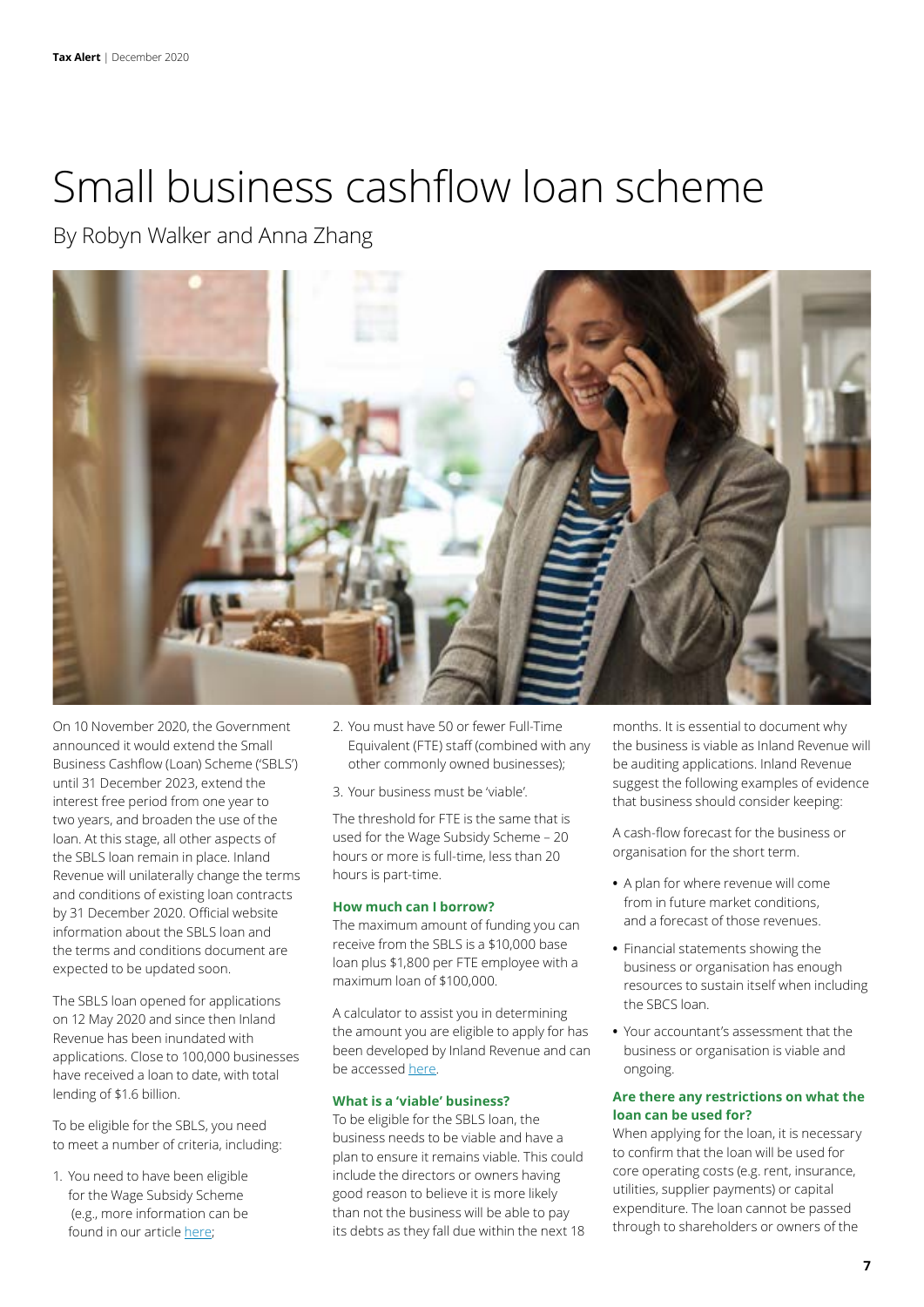business (as either a loan or a dividend).

#### **What are the terms and conditions?**

Anyone applying for the loan should ensure they have fully read all of the terms and [conditions](https://www.ird.govt.nz/-/media/project/ir/home/documents/covid-19/sbcs/small-business-cashflow-loan-scheme.pdf) as there are a number of actions which could trigger an event of default (requiring an immediate repayment of the loan, and a default interest rate). The terms and conditions are expected to be updated soon in accordance with the latest Government's announcement.

#### **When do I have to repay the loan?**

The loan term is five years. It is not necessary to make any loan repayments for the first two years; after this time Inland Revenue will advise of an instalment plan. Voluntary payments can be made at any time.

#### **How much is the interest?**

Once received, the loan is subject to interest at 3% per annum. If the loan is repaid within two years no interest will be charged. If the loan is paid off within the five year lending period but after more than two years, the 3% interest rate will apply for the entire length of the loan (i.e. will be charged on the first two years also). In the event that there is a default on the loan, the interest rate is increased by Inland Revenue's use of money interest rate (currently 7%).

#### **How do I apply?**

As noted above, it is essential to ensure you understand the obligations associated with the loan, including establishing the current and ongoing viability of the business. We are here to help you with this.

Applications are currently open until 31 December 2023. You can find out more about the application process [here.](https://www.ird.govt.nz/covid-19/business-and-organisations/small-business-cash-flow-loan/applying-for-the-sbcs-loan)

If you have any questions in relation to the issues discussed above, please consult your usual Deloitte advisor.

#### **Contact**



**Robyn Walker Partner** Tel: +64 4 470 3615 Email: robwalker@deloitte.co.nz



**Anna Zhang Consultant**  Tel: +64 9 953 6187 Email: azhang8@deloitte.co.nz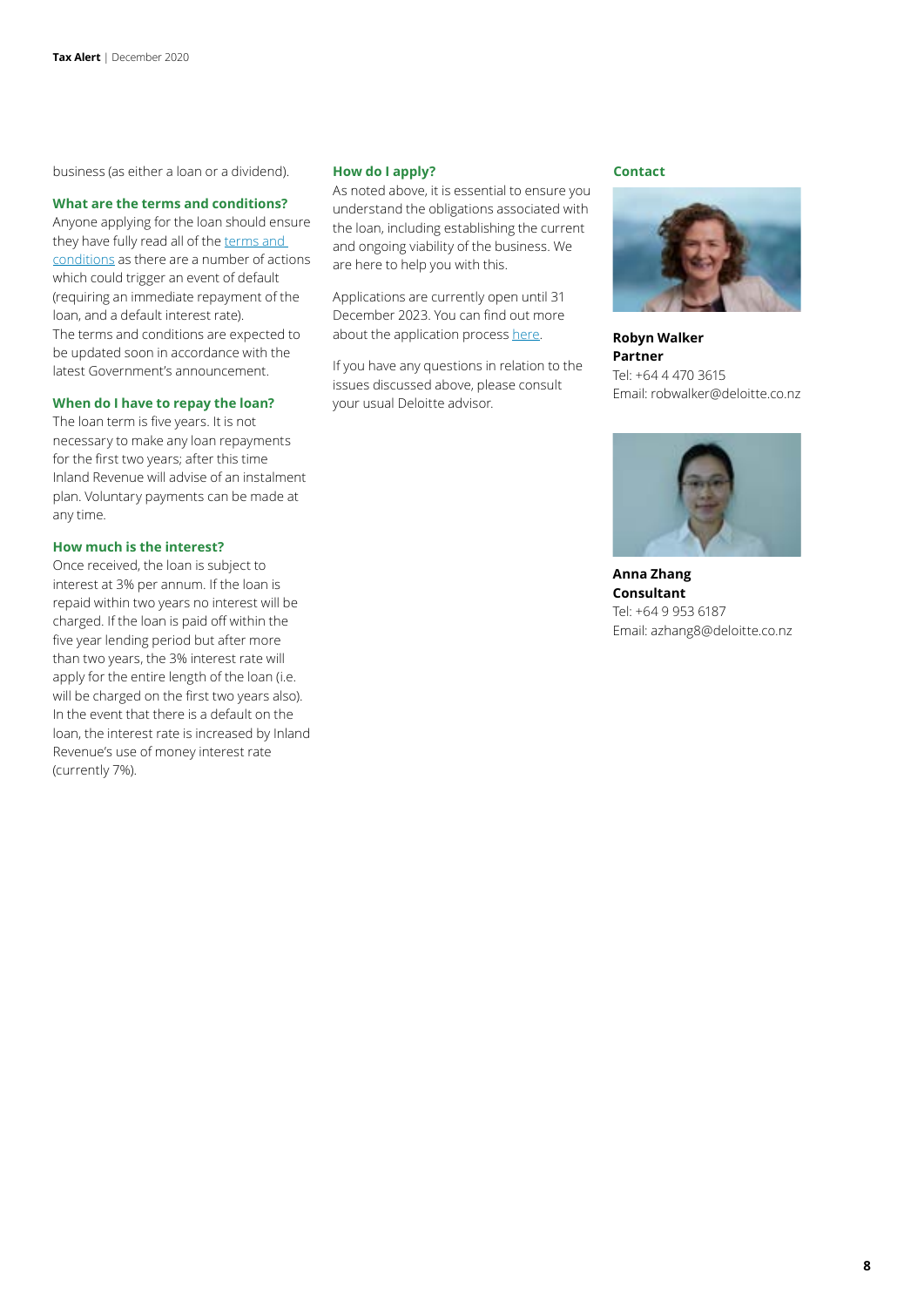## Restricted transfer pricing – evolving complexities

By Bart de Gouw & William Dawson



By introducing restricted transfer pricing rules, New Zealand broke away from commonly applied methods of dealing with base erosion and profit shifting ("BEPS") through excessive interest deductions, creating its own unique solution. New Zealand's restricted transfer pricing rules have now been in place for over two years, so it's time to reflect on its effectiveness and consider the top issues that have arisen from its implementation. A summary of the restricted transfer pricing rules and key technical issues is available [here](https://www2.deloitte.com/nz/en/pages/tax/articles/restricted-transfer-pricing.html).

#### **General impressions**

In our experience to-date, taxpayers are taking the restricted transfer pricing rules seriously. Taxpayers introducing new related-party debt into New Zealand are seeking advice on pricing the relevant instrument to comply with the restricted transfer pricing rules. In addition, taxpayers with existing debt instruments that are subject to restricted transfer pricing are, at a minimum, undertaking a highlevel analysis of their debt instruments and applicable thin capitalisation/debt

percentages to understand whether an alternative credit rating analysis and/ or loan terms need to be applied to comply with the rules. Where risks have been identified, further work has led to loan agreements being amended for the interest rate, more fully renegotiated, or interest deductions denied in taking a tax position. In some instances, our analysis has shown interest rates applied to be conservative from a New Zealand restricted transfer pricing perspective. We consider that this outcome is likely due to changes in multinational group's behaviour as part of the wider global BEPS program, including a greater focus on the impact of passive association on a borrower's credit rating.

Compliance with the restricted transfer pricing rules has been facilitated by the requirement for taxpayers with more than NZD 10m of related party cross-border debt to file a separate online disclosure form with Inland Revenue. This form includes the need to disclose the amount (if any) of interest denied due to the application of restricted transfer pricing.

Inland Revenue has [published guidance](https://www.ird.govt.nz/international-tax/business/beps-disclosure) on the rules, and you can also read our [related article.](https://www2.deloitte.com/nz/en/pages/tax-alerts/articles/compulsory-online-beps-disclosure-forms.html)

#### **Outcomes under restricted transfer pricing**

For plain vanilla funding arrangements, restricted transfer pricing has somewhat simplified the debt pricing process through its prescribed approach to determining a credit rating for the borrower. This usually results in an outcome that is largely consistent with the arm's length principle (although this is not always the case).

In contrast, we are finding that for more complex group funding structures, the restricted transfer pricing rules can lack the flexibility required to provide a commercially sensible outcome for the taxpayer e.g. where funding terms/ structures are the result of negotiations with external lenders at a group level. Similarly, the restricted transfer pricing rules require that borrowers qualifying as "insuring or lending persons" have the same credit rating of the wider group.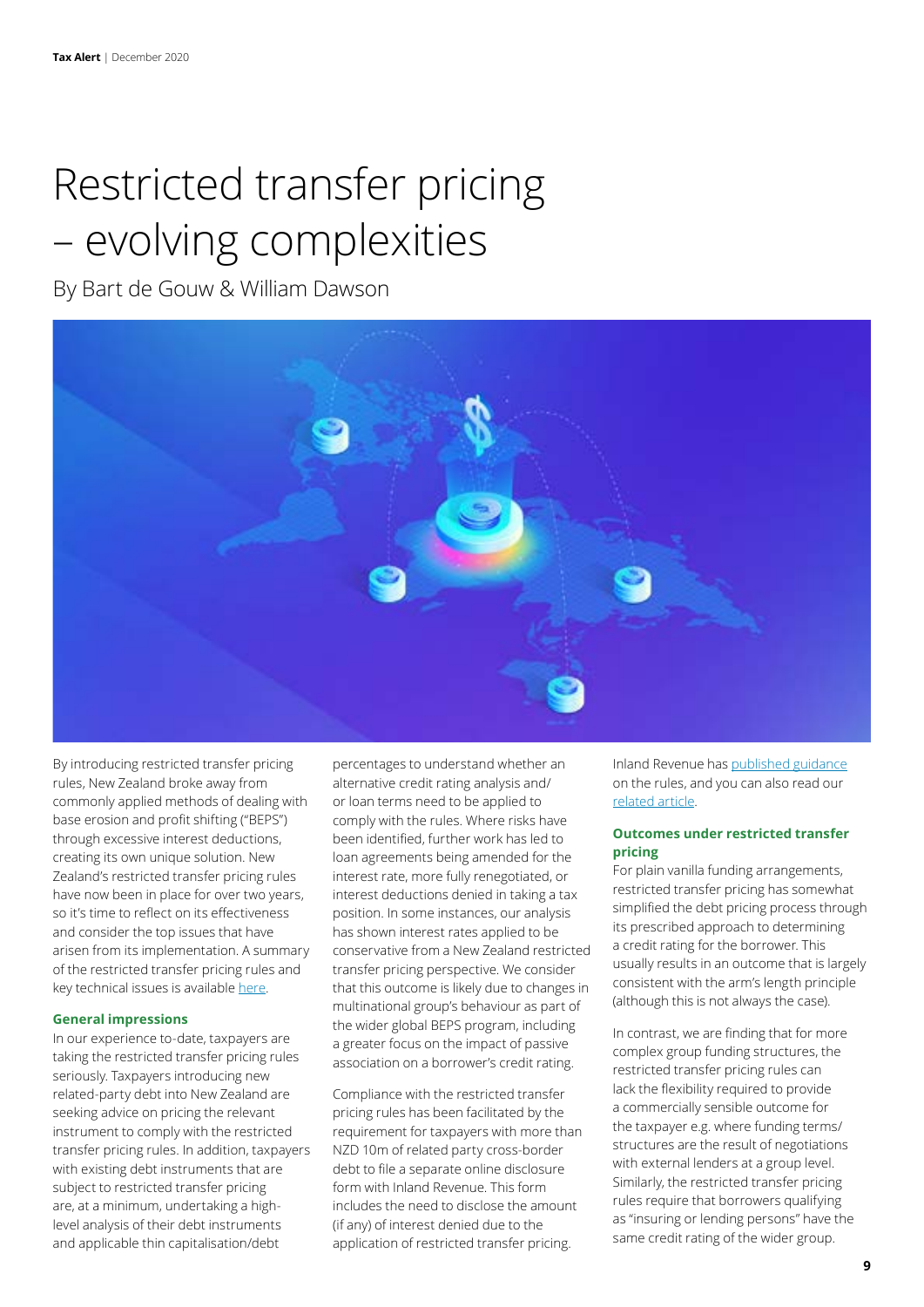While there may be evidence to support this approach in some circumstances (e.g. a systemically important banking group) smaller lending groups may operate autonomously and with significantly different investment risk profiles. In such instances, equating the credit rating of the borrower with that of the wider group is clearly not commercially justifiable and may well result a transfer pricing risk in the counter-party jurisdiction.

The implementation of restricted transfer pricing's prescriptive approach has been successful in-so-far as it has forced taxpayers to recognise a high degree of passive association between the borrower's and group's creditworthiness, and reduced a taxpayer's ability to artificially inflate interest rates applying to related party instruments. However, it has simultaneously removed the ability for taxpayers to defend interest rates applied based on the economic and commercial circumstances underpinning the transaction. Examples include where the regime systemically disallows a proportion of interest deductions for lending by large highly rated global groups to relatively small and not strategically important subsidiaries in New Zealand that would otherwise have been rated relatively poorly.

#### **Technical complexities**

Restricted transfer pricing represents a move away from the arm's length standard. Real world application of restricted transfer pricing continues to produce unique problems and issues to consider. Technical issues include the potential for double taxation, implications for withholding taxes, and deemed dividends in relation to denied interest, as well as timing implications for entering, extending or renewing financing arrangements.

Taxpayers should be aware when contemplating changes to a financial arrangement (i.e. where the financial arrangement is renewed, renegotiated or extended) that these changes may have

the effect of triggering a reset of both the calculation date of the threshold criteria and the pricing date of the instrument itself. In light of materially reduced interest rates in the current environment, this could have the impact of significantly reducing the level of deductible interest.

For these reasons, it's important for taxpayers to proactively consider the implications of the restricted transfer pricing and seek advice where appropriate. Further details in relation to these issues are set out in our earlier [article](https://www2.deloitte.com/nz/en/pages/tax/articles/restricted-transfer-pricing.html).

#### **Long term debt example**

Interesting and somewhat unexpected outcomes can arise where existing debt instruments are for a long term (e.g. a 15 year fixed rate loan entered into in 2005) and the restricted transfer pricing rules require the debt instrument to be priced on the basis of a five-year loan term relevant in 2005. Based on high level benchmarking, the tenor adjustment (15 years to 5 years) could result in a reduction from 6% down to 3.5% for BBB rated borrowers. If the loan is renegotiated or extended for a further term then it would be repriced on the relevant date – if today that may result in an interest rate of substantially less than the 2005 rate (e.g. 1.5%).

#### **Summary**

Restricted transfer pricing is still in its infancy and the application of these rules will continue to develop as will the complexities associated with their implementation. As Inland Revenue begins to review restricted transfer pricing positions adopted by taxpayers, further discussions and commentary is expected. New Zealand has placed significant resource into the development of the restricted transfer pricing rules and inbound related party cross-border debt will clearly continue to be a focus area. Affected taxpayers are strongly advised to consider the implications of restricted transfer pricing and seek advice if necessary.

#### **Contact**



**Bart de Gouw Partner** Tel: +64 9 303 0889 Email: bdegouw@deloitte.co.nz



**William Dawson Manager** Tel: +64 9 306 4372 Email: wdawson@deloitte.co.nz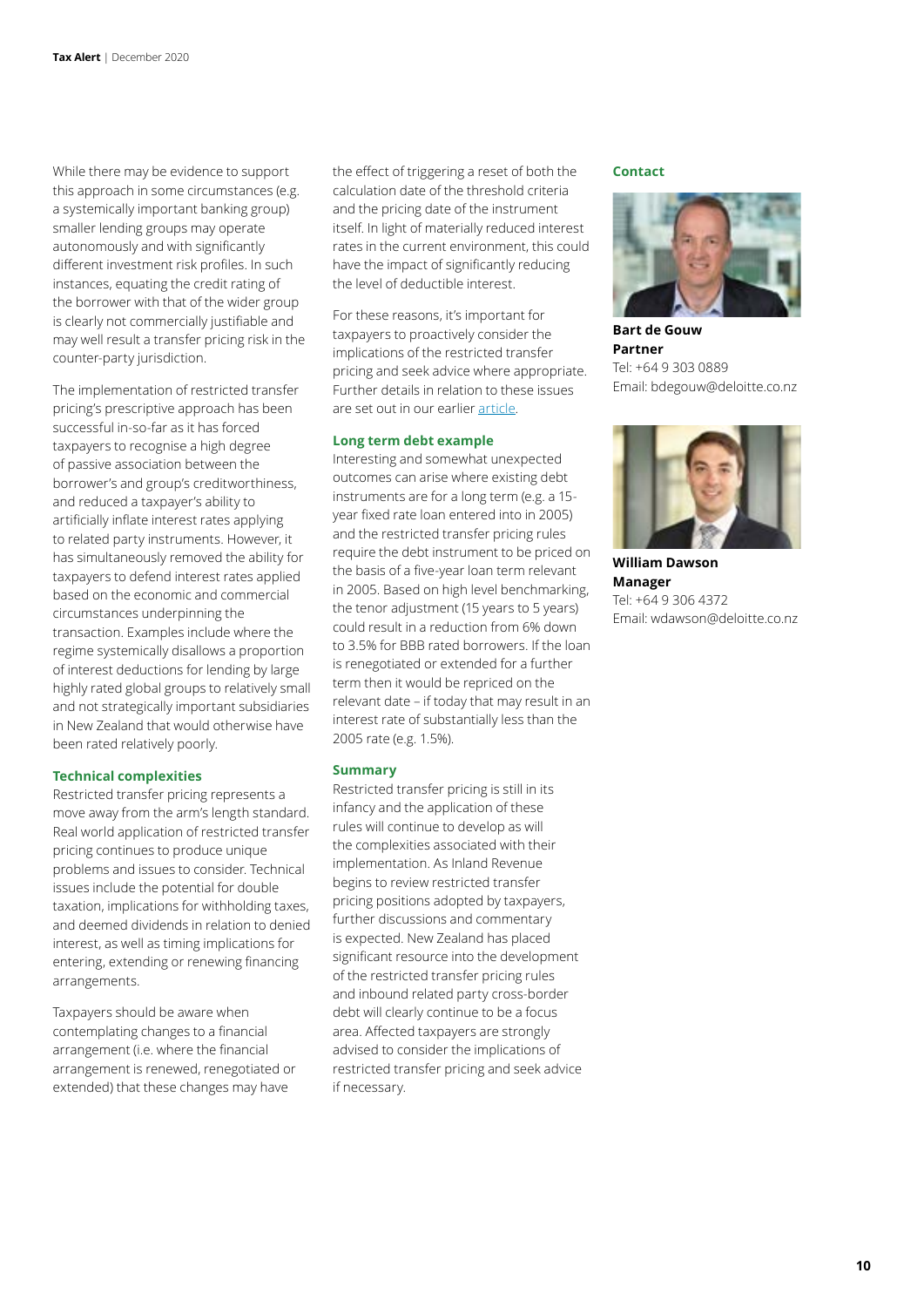# Double taxation disputes – good things take time…

By Bart de Gouw & Kirstie Anderson



Tax authorities around the world are ramping up efforts to collect their "fair share" of tax. In the international context this raises the prospect of double taxation for Multinational Enterprises. A network of tax treaties is intended to provide relief from the incidence of double taxation. Most tax treaties contain a provision called the "Mutual Agreement Procedure" (MAP) which allows a taxpayer to present their case for relief from double taxation to the Competent Authority of a treaty partner/ state. The OECD has recently released its [2019 MAP statistics](https://www.oecd.org/tax/dispute/mutual-agreement-procedure-statistics.htm), which provide detailed information regarding the MAP activities.

In recognition that the MAP process is not a perfect solution, the OECD's BEPS Action Plan included measures to improve the international dispute resolution / MAP process. Under BEPS Action 14 (Making Dispute Resolution Mechanisms More Effective), jurisdictions committed to a minimum standard regarding resolution of treaty-related disputes in a timely, effective and efficient manner. All members of the inclusive framework on BEPS committed

to implement the Action 14 minimum standard. This standard provides for timely and complete reporting of MAP statistics pursuant to an agreed framework.

#### **We take a look at how things are tracking at both an OECD and a New Zealand level:**

- **•** In 2019 there were 2,690 new MAP cases started across OECD members – a 13% increase on the 2,385 new cases that started during 2018 and a 30% increase in new cases since 2017.
- **•** Of these new cases, 43% (1,156) were transfer pricing cases (i.e. involving a question of attribution or allocation of profits). There were more open transfer pricing cases (3,735 in total) at the end of 2019 than there were "other" cases (3,220 in total).
- **•** In terms of success rates, 52% of all OECD MAP cases closed during 2019 were resolved with full relief (i.e. fully eliminating any double tax). A further 21% of cases were resolved through unilateral relief, domestic remedy, or agreement

to partially eliminate double tax. Only 2% resulted in no agreement (including agreement to disagree).

- **•** Interestingly, only 40% of MAP cases that were concluded in 2019 resolved transfer pricing issues. The closure rate of transfer pricing cases is slower than for "other" cases. The reporting of pre-2016 cases suggests that these cases have an even lower closure rate (perhaps reflecting the difficult nature of these old cases).
- **•** The average time for transfer pricing cases to be resolved is 30.5 months, compared with an average of 22 months for "other" cases.

#### **New Zealand Specific Observations**

- **•** The opening inventory of cases on 1 January 2019 was 13 and the closing inventory was 14 cases.
- **•** 12 new cases were started and 11 cases were closed in 2019, only 3 of those closed related to transfer pricing.
- **•** All three of the transfer pricing cases closed were granted relief unilaterally.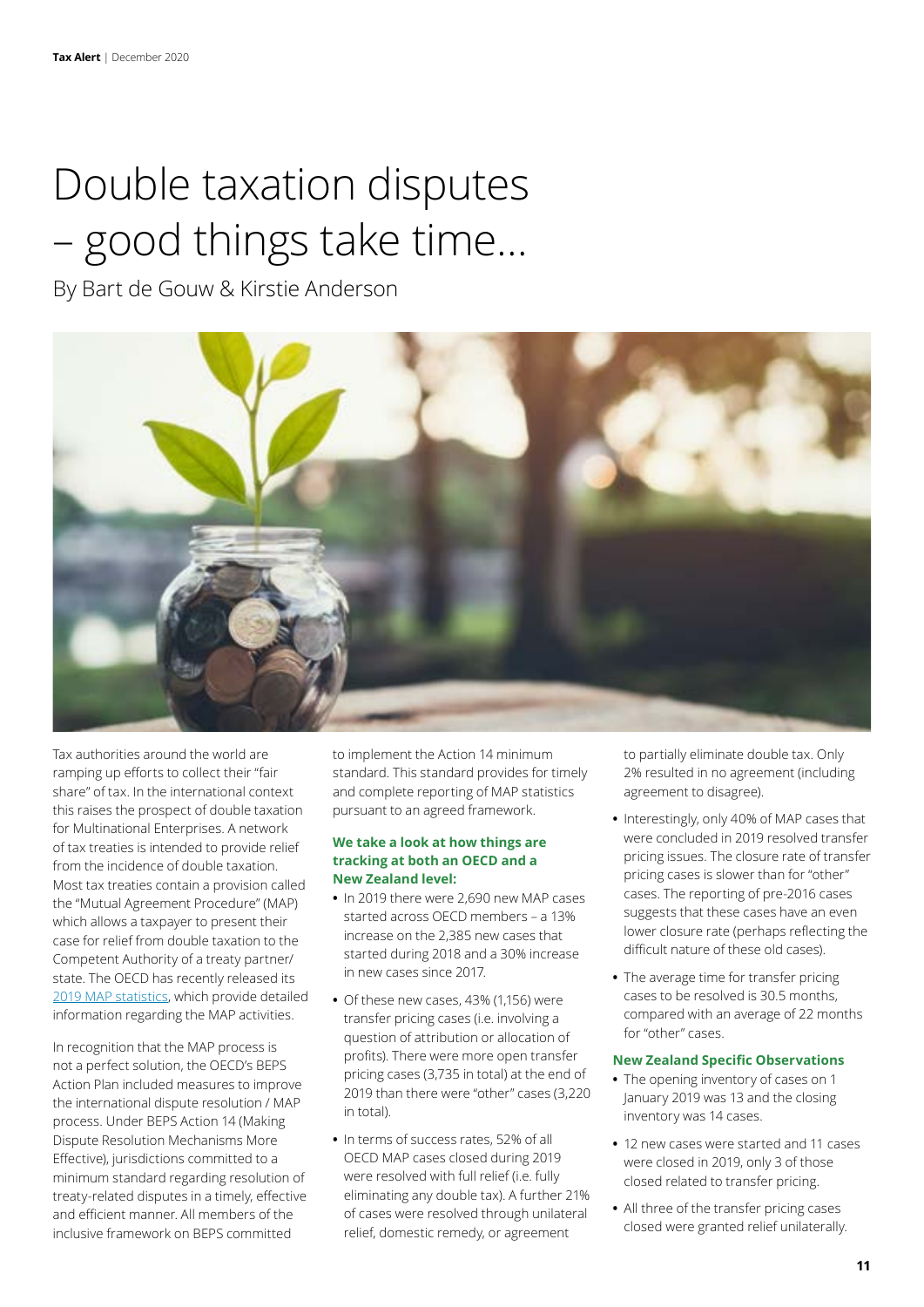The OECD's 2019 MAP statistics show that the number of cases of double taxation requiring a MAP to find a resolution continues to increase, driven by a number of factors including increased globalisation as well as growing confidence in the MAP process.

- **•** Of the "other" cases closed during the year, only 50% were granted either full relief or unilateral relief, and the remaining 50% resulted in no agreement or agreement to disagree.
- **•** Consistent with the broader OECD, in a New Zealand context the closure rate for transfer pricing MAP cases is also slower than that of "other" cases – averaging 16.26 months in comparison to 12.3 months.
- **•** On a positive note, some cases took only a week to get the attention and initial action of the Competent Authority once the case was filed.
- **•** Cases with Australia appear to be those that have the fastest resolution, an average of just over 4 months for nontransfer pricing cases.

The OECD's 2019 MAP statistics show that the number of cases of double taxation requiring a MAP to find a resolution continues to increase, driven by a number of factors including increased globalisation as well as growing confidence in the MAP process. Positively, the number of cases closed is also increasing, however at an insufficient pace to reduce the inventory of cases. Outcomes of the MAP process are also generally positive, with around 85% of the transfer pricing MAP processes concluded worldwide in 2019 fully resolving the issue.

If you have a situation of potential double taxation, pro-actively engaging with the New Zealand Competent Authority may provide a resolution to the matter. If you have these issues talk to your Deloitte tax advisor or the authors.

#### **Contact**



**Bart de Gouw Partner** Tel: +64 9 303 0889 Email: bdegouw@deloitte.co.nz



**Kirstie Anderson Associate Director** Tel: +64 9 303 0793 Email: kirstanderson@deloitte.co.nz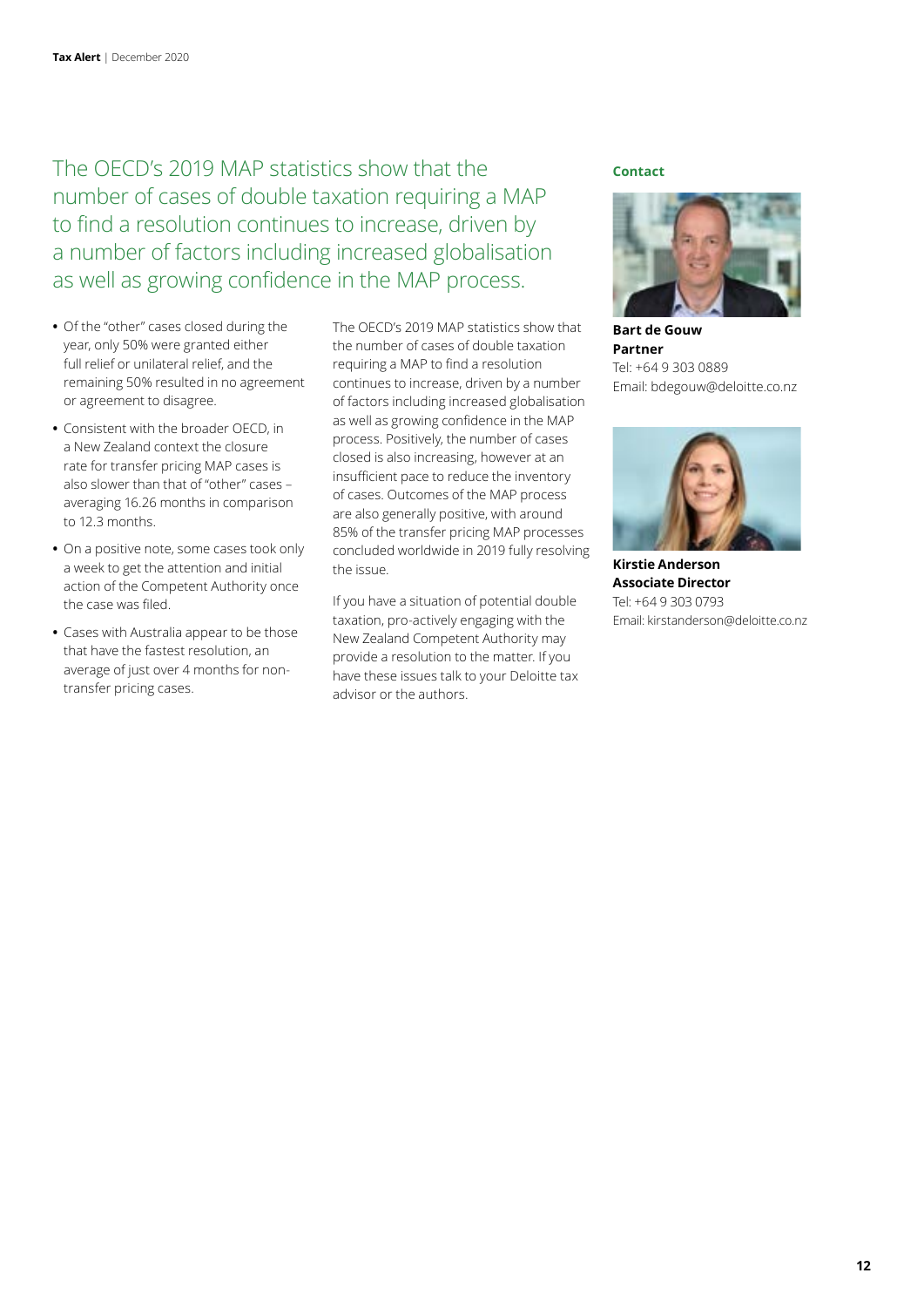### Snapshot of recent developments



#### Tax legislation and policy announcements

#### **Government update**

The Electoral Commission declared the [official results](https://elections.nz/media-and-news/2020/2020-general-election-official-results/) for the 2020 General Election on 6 November 2020 and the Governor General swore in the new Government executive on the same day. Hon David Parker is the new Minister of Revenue, along with his other roles, which can be viewed on the [Ministerial List](https://www.beehive.govt.nz/sites/default/files/2020-11/Ministerial%20List%20announcement%202%20November%202020.pdf). Dr Deborah Russell has been appointed as a Parliamentary Under-Secretary to the Minister of Revenue.

#### **Revenue Minister's speech at CAANZ Tax Conference**

On 19 November 2020, the new Revenue Minister Hon David Parker presented his [speech](https://www.beehive.govt.nz/speech/keynote-address-chartered-accountants-australia-and-new-zealand-conference) at the 2020 CAANZ Tax Conference. The Minister discussed the Government's tax priorities and the Tax Policy Work Programme's key work plans over the short term.

#### Inland Revenue statements and guidance

#### **New COVID-19 Variation for changing GST taxable period**

On 4 November 2020, Inland Revenue published a new COVID-19 variation [COV](https://www.taxtechnical.ird.govt.nz/determinations/covid-19-variations/cov-20-11)  [20/11:](https://www.taxtechnical.ird.govt.nz/determinations/covid-19-variations/cov-20-11) Variation of section 15D(2) of the

Goods and Services Tax Act 1985 for applications to change GST taxable period. This variation applies where a registered person wishes to file on a one-monthly basis to provide earlier access to any GST refunds. It allows the change of taxable period to take effect sooner and applies from 4 November 2020 to 31 March 2021.

#### **Variation to finance lease definition**

On 5 November 2020, Inland Revenue issued [COV 20/12](https://www.taxtechnical.ird.govt.nz/-/media/project/ir/tt/pdfs/determinations/covid-19-variation/cov-20-12.pdf?la=en) – Variation in relation to the definition of "finance lease" in section YA 1 of the Income Tax Act 2007. This extends the application period of COV 20/08 which varies and extends the definition of finance lease to 'more than 75% of the asset's useful life plus an additional 18 months'. This new determination applies from 5 November 2020 to 31 March 2021.

#### **Student loan repayment – options for relief**

On 10 November 2020, Inland Revenue released Standard Practice Statement [SPS](https://www.taxtechnical.ird.govt.nz/-/media/project/ir/tt/pdfs/standard-practice-statements/returns-and-debt-collection/sps-20-05.pdf?la=en)  [20/05](https://www.taxtechnical.ird.govt.nz/-/media/project/ir/tt/pdfs/standard-practice-statements/returns-and-debt-collection/sps-20-05.pdf?la=en): Student loan repayment – options for relief. This statement describes how the Commissioner of Inland Revenue will exercise a statutory discretion or deal with practical issues arising out of the administration of the Inland Revenue Acts. It updates and replaces SPS 11/03 Student

Loans – Relief from repayment obligations. This replacement standard practice statement reflects the Student Loan Scheme Act 2011 and changes introduced by the Inland Revenue transformation programme to encourage borrowers to self-manage student loans via the myIR secure online service.

#### **Calculating income from personal services to be attributed to the working person**

On 12 November 2020, Inland Revenue released consultation document [PUB00321](https://www.taxtechnical.ird.govt.nz/-/media/project/ir/tt/pdfs/consultations/current-consultations/pub00321.pdf?la=en&hash=2F807CAC1676A20F57E5D6AC3A83E9D6): Income tax – calculating income from personal services to be attributed to the working person. This draft interpretation statement provides guidance on how to calculate the amount of income from personal services that is attributed to the working person under the attribution rule in the Income Tax Act 2007. The attribution rule may apply if an entity earns income from supplying services that are personally performed by an associated person (the working person). The rule is aimed at ensuring the appropriate amount of income is recognised as being the working person's income – so taxpayers in this situation cannot use associated entities to achieve a tax advantage. Submissions close on 24 December 2020.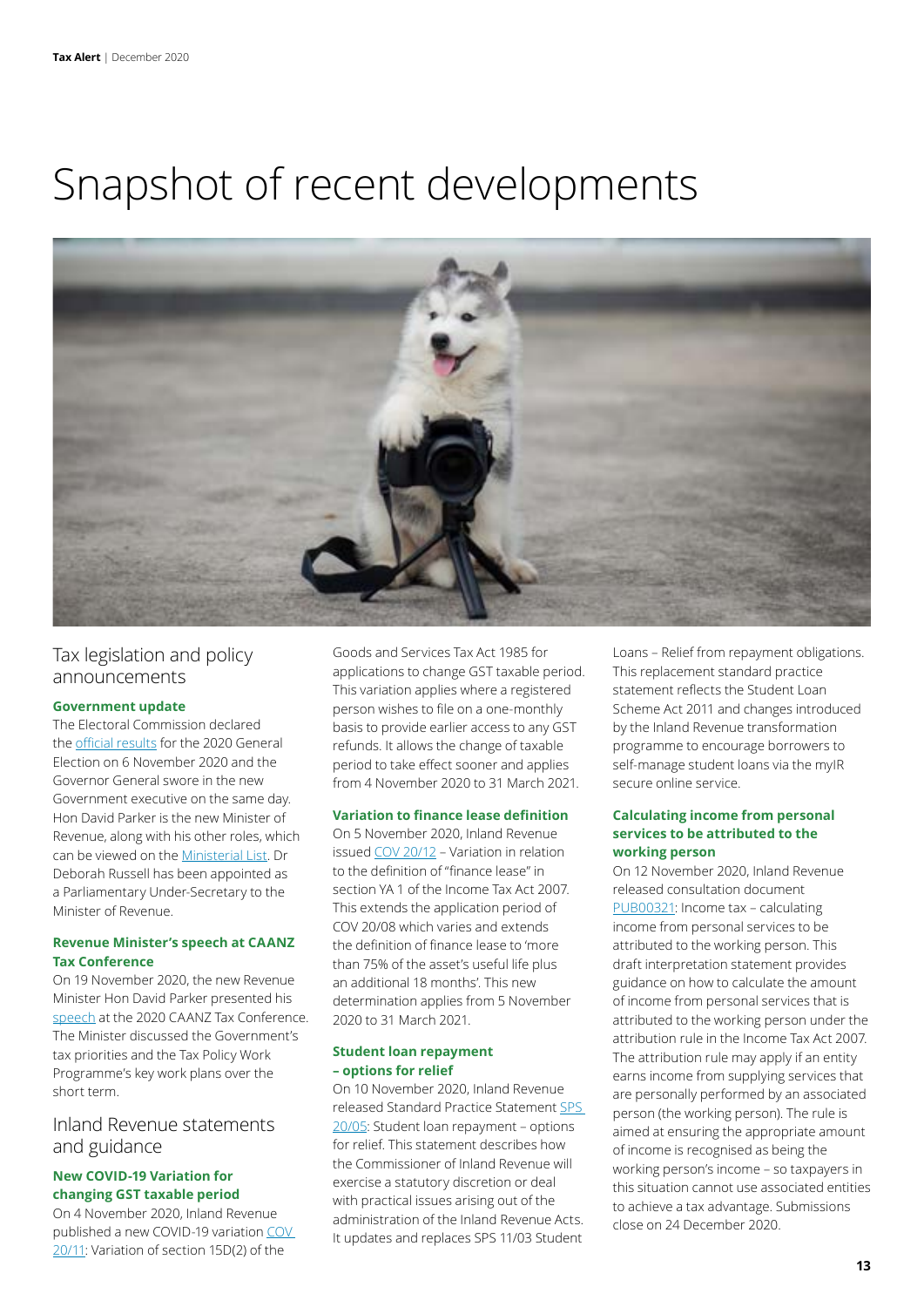#### **Whether "negative interest" payments are subject to withholding taxes**

On 22 November 2020, Inland Revenue released draft Question We've Been Asked [ADV000097](https://www.taxtechnical.ird.govt.nz/-/media/project/ir/tt/pdfs/consultations/current-consultations/adv00097.pdf?la=en&hash=309C2EC2C4B7697DB07496345165E5DA) – Whether "negative interest" payments are subject to withholding taxes for external consultation. It explains the application of the resident withholding tax (RWT) and non-resident withholding tax (NRWT) rules to situations where negative interest is charged on an advance of money or a loan and concludes that the payment of negative interest will not be subject to withholding taxes. The deadline for comment on this item is 15 January 2021.

#### **Tax depreciation for e-scooters and e-bicycles**

On 30 November 2020, Inland Revenue released a consultation item [ED0228](https://www.taxtechnical.ird.govt.nz/-/media/project/ir/tt/pdfs/consultations/current-consultations/ed0228.pdf?la=en&hash=636424FEDAEBA96B50A30EE7761F883E) which proposes depreciation rates for e-scooters and e-bicycles used in the ordinary course of business as well as e-scooters, e-bicycles and pedal bicycles used for short-term hire. Once finalised the rates are proposed to apply for the 2021 and subsequent income years. Submissions close on 29 January 2021.

#### **Income tax treatment of accommodation provided to employees**

On 1 December 2020, Inland Revenue released a draft optional statement [ED0227](https://www.taxtechnical.ird.govt.nz/-/media/project/ir/tt/pdfs/consultations/current-consultations/ed0227.pdf?la=en&hash=C8EFFB69BC3D27E90D57CECAF807F25C) which outlines the tax treatment of accommodation provided to employees. The draft operational statement essentially consolidates previous guidance on this topic following major reforms to the taxation of accommodation which took effect from 1 April 2015. Submissions close on 1 February 2021.

#### Other

#### **Taxation and Philanthropy**

On 26 November 2020, the OECD released a report "[Taxation and Philanthropy](http://www.oecd.org/tax/tax-policy/taxation-and-philanthropy-df434a77-en.htm)". The report provides a detailed review of the tax treatment of philanthropic entities and giving in 40 countries.

*Note: The items covered here include only those items not covered in other articles in this issue of Tax Alert.*